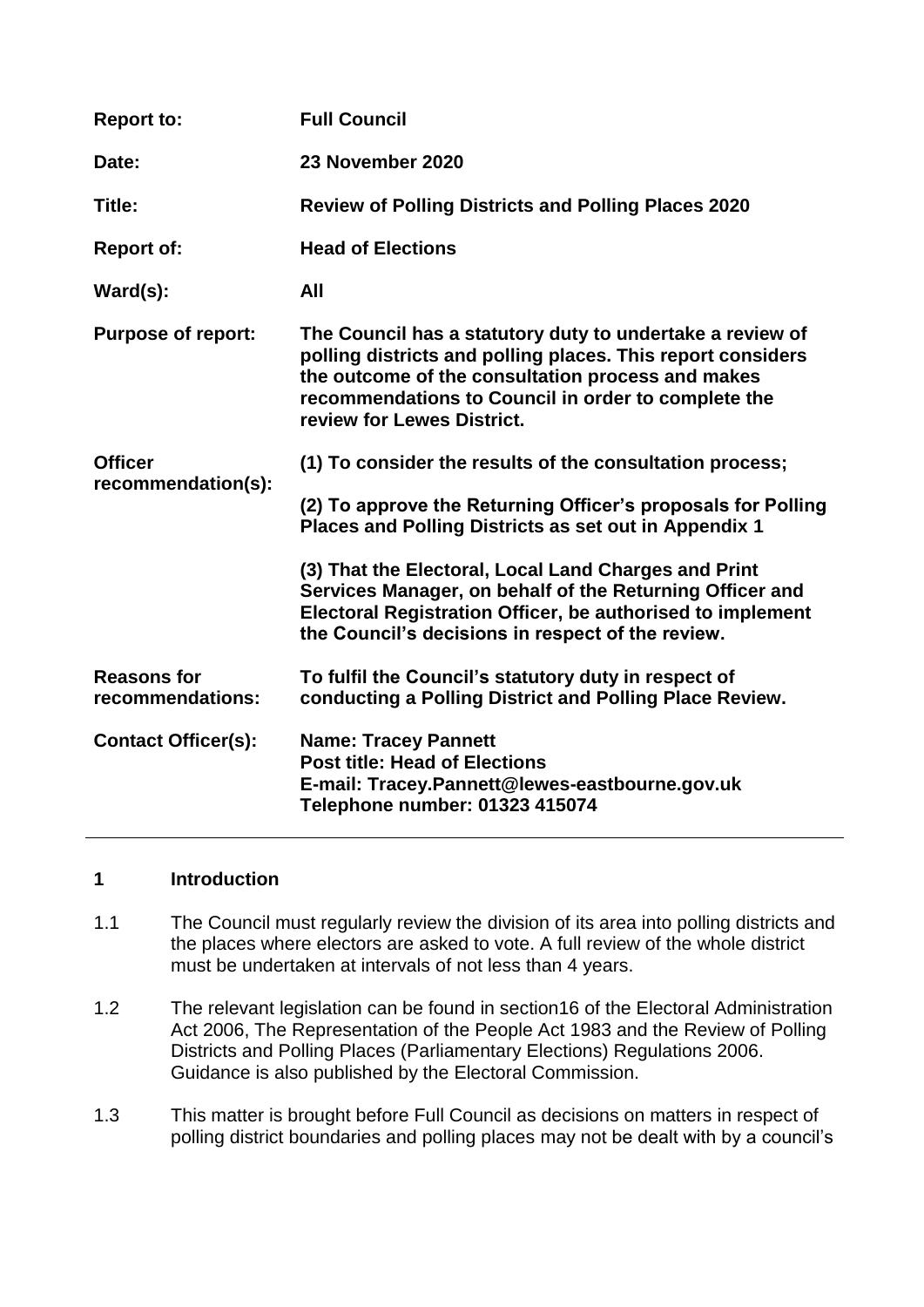executive (i.e. the Cabinet) by virtue of the Local Authorities (Functions and Responsibilities) (England) Regulations 2000.

## **2 Review Process**

- 2.1 As part of the review process the Council must:
	- Seek to ensure that all electors in the constituency have such reasonable facilities for voting as are practicable in the circumstances;
	- Seek to ensure that so far as is reasonable and practicable the polling places are accessible to those who are disabled, and
	- When considering or reviewing the designation of a polling place, have regard to the accessibility needs of disabled persons.
- 2.2 The consultation period for this full review ran for 4 weeks between 9<sup>th</sup> October 2020 and 6<sup>th</sup> November 2020. The timing of the review has been determined by some changes to polling venues, wanting to rename the polling districts and to ensure that we can complete the review in advance of the publication of the new register on 1st December 2020. Public notice of the review was published and information about the review made available on the Council's website. Any elector in the whole of the Lewes and Brighton Kemptown constituencies (whether they live in the District or not) were entitled to make representations.
- 2.3 As well as being supplied on request, the consultation document was sent to the local Member of Parliament, District, Town and Parish, County Councillors and local political parties. It was also sent to Age UK East Sussex and Lewes Area Access Group.

### **3 Definitions**

3.1 **"Parliamentary constituency".** This cannot be changed by the review. It is the division of the constituency into polling districts and places that is the subject of the review.

> **"Polling district".** The area created by the division of a constituency or ward into smaller parts, within which a polling place can be determined which is convenient to the electors.

> **"Polling place".** The building or area in which polling stations will be selected by the Returning Officer.

**"Polling station".** The actual area where the process of voting takes place. This must be located within the polling place and designated for the particular polling district. This function is the responsibility of the Returning Officer.

# **4 The proposals and comments received.**

4.1 The consultation document sets out details of current polling districts and polling places together with details of the proposed changes. Appendix 1 includes the full text of all comments received.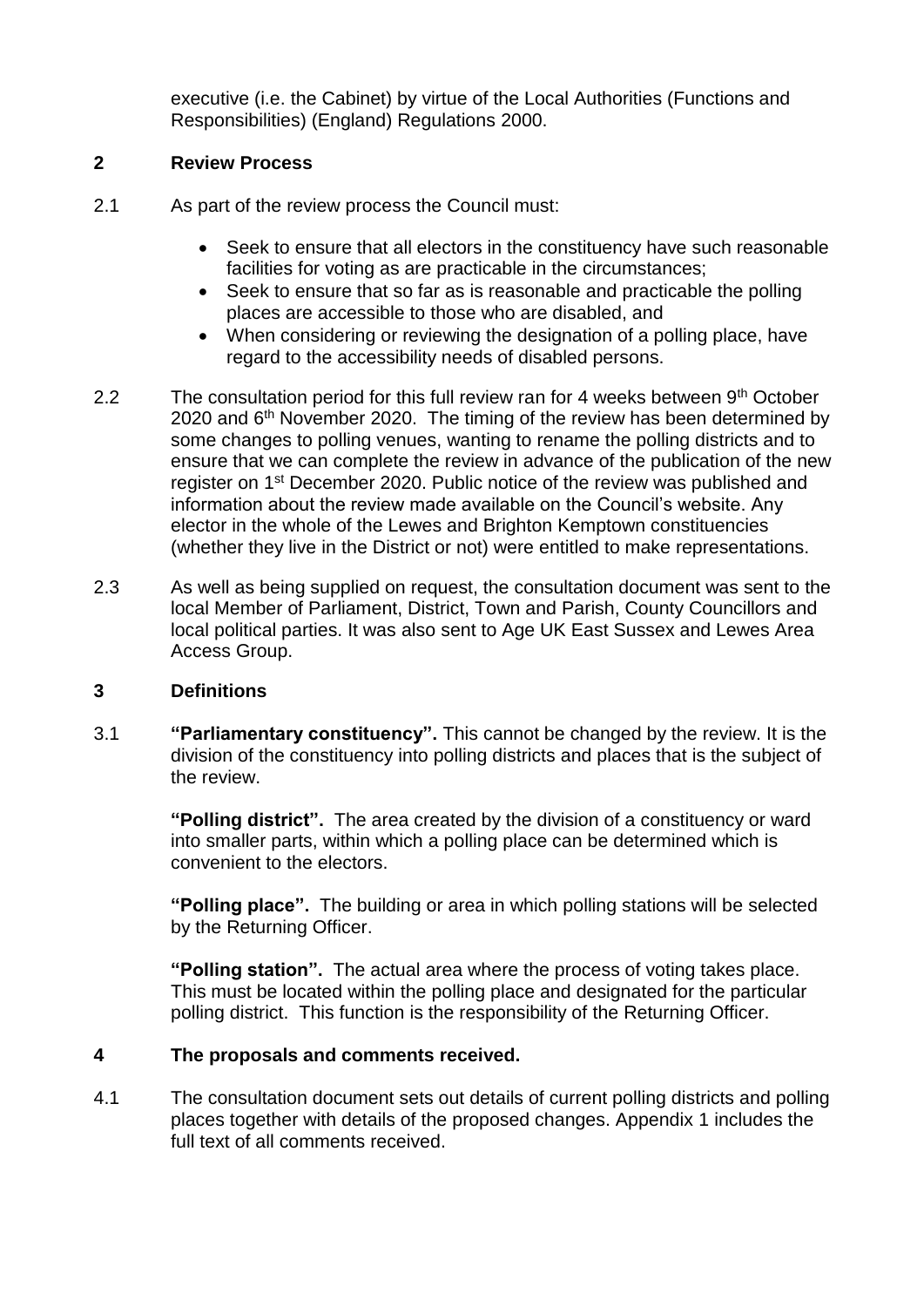4.2 The following summarises the proposals and comments received together with any necessary observations on the comments and final recommendations:

> **All Wards –** To designate the whole of each of the wards as the polling place. To enable us, if we lose a polling station at any time, to look at the next best suitable venue to serve the voters in the area internally and where there is only one choice, not to have to conduct a public consultation at short notice.

**Recommendation:** That the Returning Officer's proposal be approved.

**Renaming of the Polling Districts –** To make it clearer where the polling districts are located by using the first and second letters of the town or village and third letter indicating an alpha order (A-Z). The current naming convention has all polling districts starting with L and it is not clear where they are located within the district.

**Recommendation:** That the Returning Officer's proposal be approved.

**Seaford Central Ward –** To change Polling Station Venue used by LQA and LQB1 (the new SCA and SCC) voters from the Clinton Centre which was not available to us for an election in 2019 to St Thomas More Church, Sutton Road, Seaford which we used as the replacement in 2019. This venue is located within the polling district. It comfortably accommodates two polling stations and has a car park, on street parking, disabled access and suitable internal and external lighting.

**Recommendation:** That the Returning Officer's proposal be approved.

**Seaford North Ward -** Due to no longer using Cradle Hill School for LSB voters and having to use a portacabin in 2019. We would like to propose that we divide this polling district into two with a boundary running up Lexden Road. (See Appendix B – map showing the new proposed boundary.) This would enable us to use The Chapel Rooms, Saint Peter Church, Belgrave Road and The Cabin, Raymond Close Seaford as Polling Stations.

**Recommendation:** That the Returning Officer's proposal be approved.

### **5 Comments Received:**

**5.1** We received the following comments during the consultation period:

a) 'Telephone call from Cllr Lynda Duhigg, following the publication of the Polling Place review on the Council website. She wanted to draw to our attention that the Anzac room at the Meridian Centre Peacehaven, was being considered for planning and development in the next 2 years, effectively putting it out of use for potentially quite a period of time.

We discussed how difficult it is to find suitable alternative venues and she volunteered that the Age Concern building, Kempton House, Sutton Avenue, might be an alternative.' **This will be kept under review for the time being and we will look for a suitable alternative within the next 2 years.**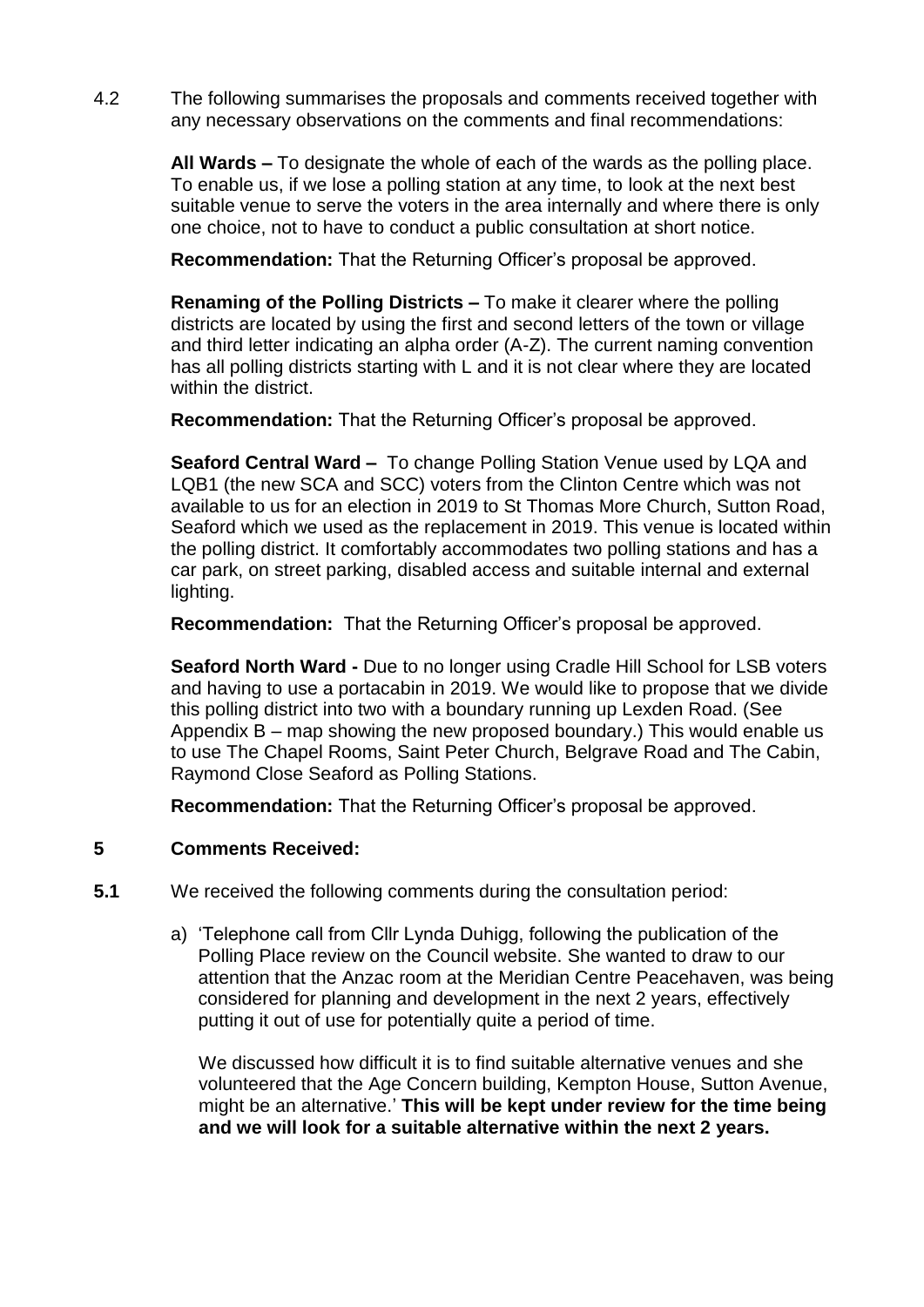- b) Email received from Cllr Brett 'I think there will be many Seaford Residents relieved in particular that they will not have to queue at the Portacabin at The Ridings in the rain and wind again so am pleased to support the changes which seem sensible to me.'
- c) Email received from Seaford Town Council: ' Good Afternoon, At a meeting of Seaford Town Council Full Council last night, it was resolved to respond to the LDC Review of Polling Districts and Polling Places to support this review and the proposals as they affect Seaford. Kind regards, Isabelle Mouland, Assistant Town Clerk, Seaford Town Council'.
- d) Email received from Peacehaven Town Council 'In response to the District Council review of the division of its area into polling districts and the places, it is noted that no changes are proposed for Peacehaven. It should be highlighted that, at some point in time, the area around Community House will be undergoing development.' Best regards, Tony Allen, Town Clerk, Peacehaven Town Council, Community House, The Meridian Centre, Peacehaven, BN10 8BB
- e) Email Received from Hamsey Parish Clerk on 4<sup>th</sup> November 'I am emailing on behalf of Hamsey parish Council in reference to the documentation received for the Review of Polling Districts and Polling Places in the District of Lewes. Hamsey Parish Council have considered the proposal and agree with the proposed changes detailed in the Consultation documentation.' Hamsey Parish Clerk
- f) Letter received from Lewes Liberal Democrats 'Dear Madam/ Sir, I am writing on behalf of the Lewes Liberal Democrat Party in response to the LDC Polling Place Consultation. We are broadly content with the proposals and have only two technical points to make:
	- 1. There have been problems in the past with identifying polling places in literature sent to voters. This has led to confusion about where the polling place was located and councillors receiving communications from voters unable to vote on Election Day. Specifically and most recently this occurred in the General Election in 2019 where the postcode for Seaford Head School was incorrect. Please can you make sure that you have robust procedures in place to ensure that voters get accurate information about the location of polling places and that you ensure there is no potential for ambiguity. This will be particularly important to have in place if you have to make an urgent change in a polling place just before literature is printed and sent out.
	- 2. In principle, changing the names of the polling districts is a good thing as the current designations do cause considerable confusion. However, the changes have important and significant knock-on effects on the computer and data systems of political parties. Unfortunately, while the change is simple, it will cause significant work which will hinder the ability of parties with fewer resources to inform voters effectively of their democratic choices.

We have an important election coming up in May. We would ask that the changes are not made until after these elections. If the change is made before then, we request that we are given at least 2 months' notice before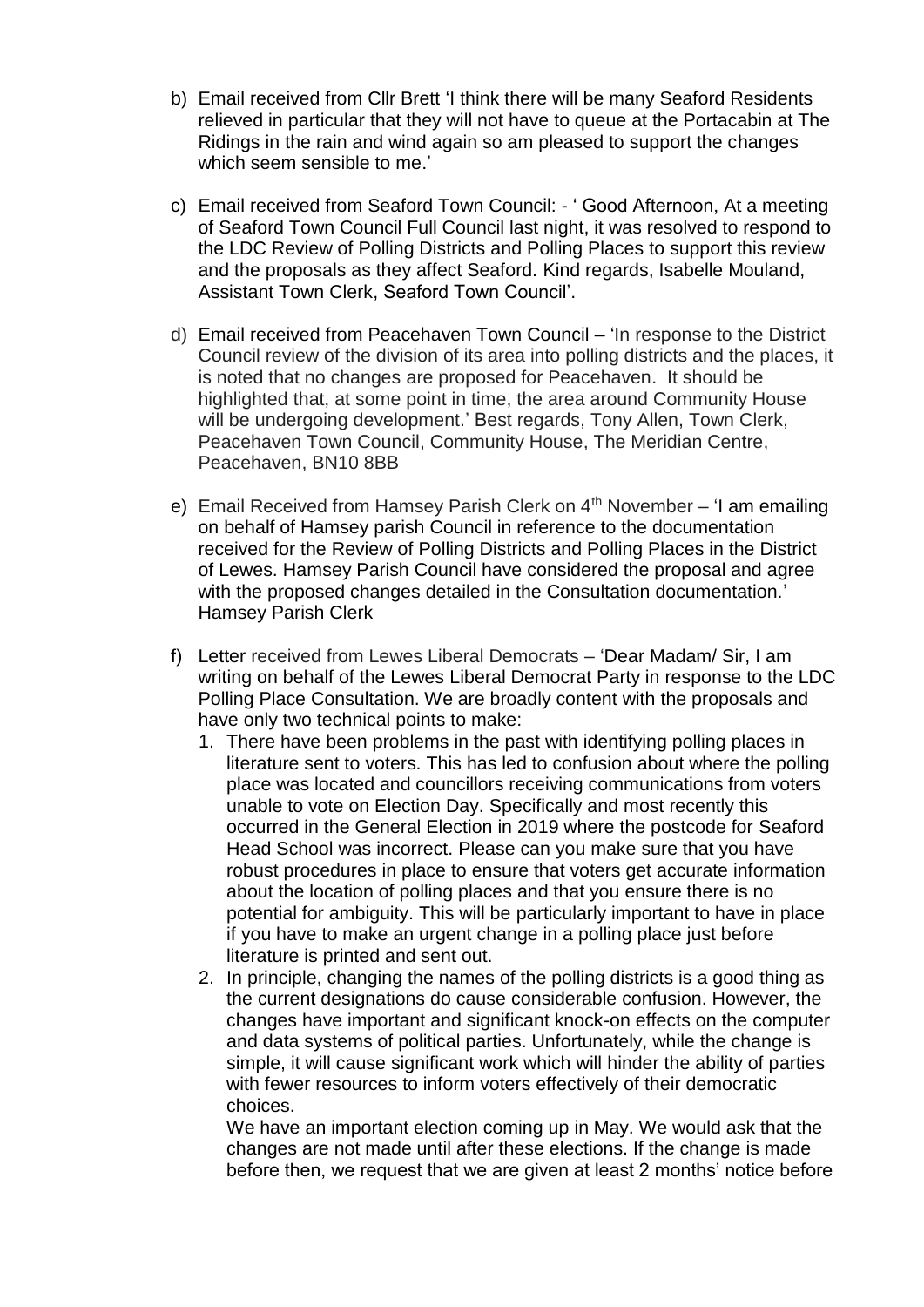the change is implemented so that we can develop and put in place mitigating actions. We are of course happy to expand on either of these points if you require further information. Yours faithfully Simon Burall, Chair, Lewes Liberal Democrats

#### **6 Council consideration.**

6.1 Council is asked to consider and approve the Returning Officer's recommendations and note that the comments received were all positive to the recommended changes.

> The Council is required to give reasons for its decisions in respect of the designation of both polling districts and polling places.

#### **7 Implementation.**

- 7.1 The new naming of polling districts and the spilt of Seaford North ward polling district will commence from the publication of the revised register on the 1<sup>st</sup> December 2020. The new polling place venues will be used at all future elections.
- 7.2 In addition, the Council must publish:
	- All correspondence sent to the Returning Officer in connection with the review and all correspondence sent to any person who the Council thinks has particular expertise in relation to access to premises or facilities for persons who have different forms of disability.
	- All representations made by any person in connection with the review;
	- The minutes of any meetings held by the Council where details of the review have been considered.
	- Details of the actual designations of polling districts and polling places agreed as a result of the review.
	- Details of where the results of the review have been published.

### **8 Appeal to Electoral Commission.**

- 8.1 The grounds under which the review outcome can be challenged are that the Council has failed to:
	- meet the reasonable requirements of the electors in the constituency, or a body of them (i.e. the reasonable requirements of a particular area of the authority have not been satisfactorily met); or
	- take sufficient account of the accessibility to disabled persons of polling stations within a designated polling place.
- 8.2 The following may make representations to the Electoral Commission namely:
	- not less than 30 registered electors in the constituency
	- any person who made a representation to the council when the review was being undertaken (except the Returning Officer)